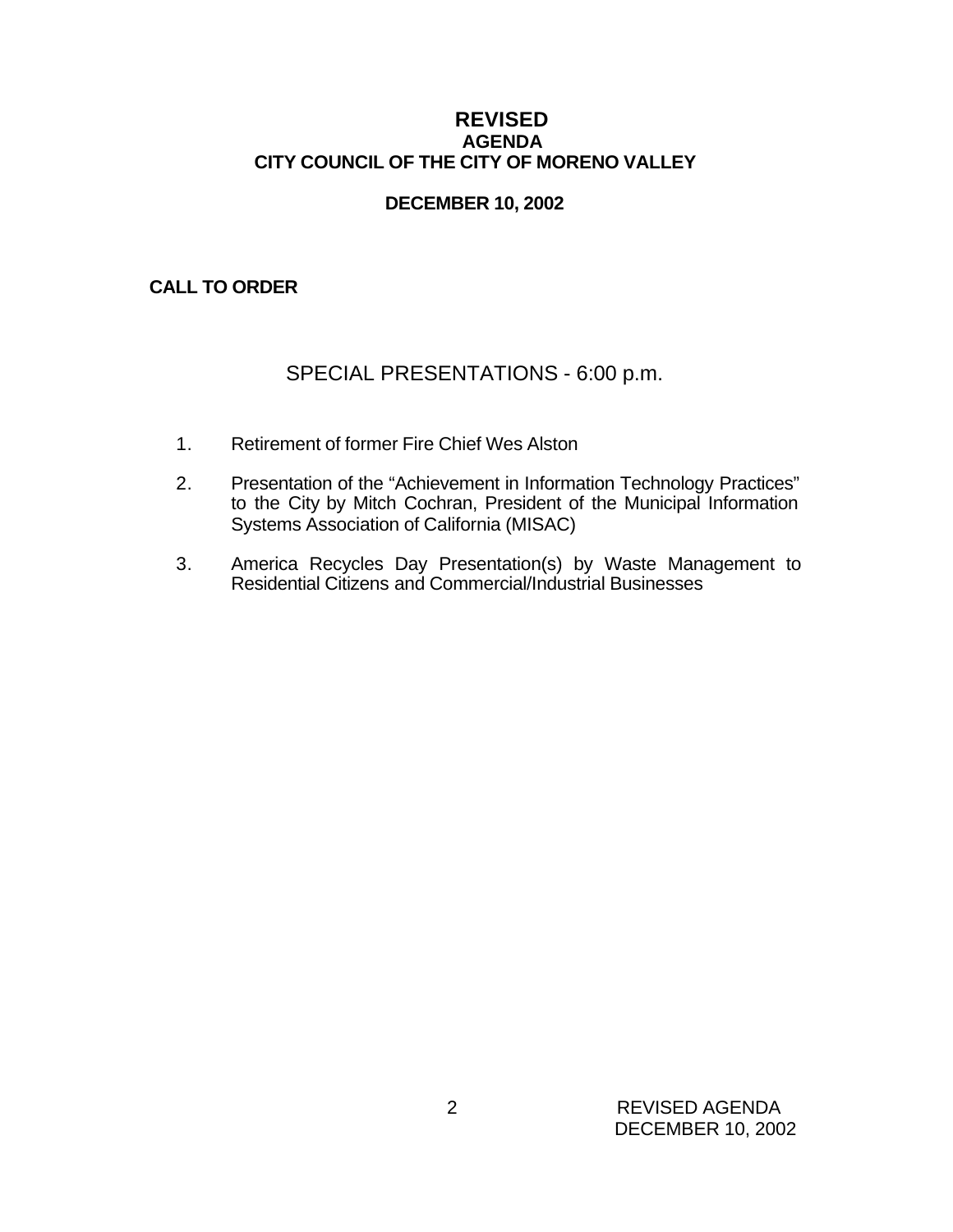# **REVISED AGENDA JOINT MEETING OF THE CITY COUNCIL OF THE CITY OF MORENO VALLEY MORENO VALLEY COMMUNITY SERVICES DISTRICT AND THE COMMUNITY REDEVELOPMENT AGENCY OF THE CITY OF MORENO VALLEY**

# **REGULAR MEETING - 6:30 P.M. DECEMBER 10, 2002**

**CALL TO ORDER** (Joint Meeting of the City Council of the City of Moreno Valley, Moreno Valley Community Services District and the Community Redevelopment Agency of the City of Moreno Valley - actions taken at the Joint Meeting are those of the Agency indicated on each Agenda item)

# **PLEDGE OF ALLEGIANCE**

**INVOCATION** - Pastor Harold Anderson – Moreno Valley Christian Fellowship

# **ROLL CALL**

# **INTRODUCTIONS**

PUBLIC COMMENTS **ON MATTERS ON THE AGENDA** WILL BE TAKEN UP AS THE ITEM IS CALLED FOR BUSINESS, BETWEEN STAFF'S REPORT AND CITY COUNCIL DELIBERATION (SPEAKER SLIPS MAY BE TURNED IN UNTIL THE ITEM IS CALLED FOR BUSINESS.) Those wishing to speak should submit a BLUE speaker slip to the Bailiff. There is a three-minute limit per person.

All remarks and questions shall be addressed to the presiding officer or to the City Council and not to any individual Council member, staff member or other person.

PUBLIC COMMENTS **ON MATTERS NOT ON THE AGENDA** UNDER THE JURISDICTION OF THE CITY COUNCIL WILL BE HEARD PRIOR TO CITY COUNCIL REPORTS AND CLOSING COMMENTS. IN THE EVENT THAT THE AGENDA ITEM FOR SUCH PUBLIC COMMENTS HAS NOT BEEN CALLED BY 10:00 P.M., IT SHALL BE CALLED AS THE NEXT ITEM OF BUSINESS FOLLOWING THE CONCLUSION OF ANY ITEM BEING HEARD AT 10:00 P.M. Those wishing to speak should submit a PINK speaker slip to the Bailiff. There is a three-minute limit per person.

All remarks and questions shall be addressed to the presiding officer or to the City Council and not to any individual Council member, staff member or other person.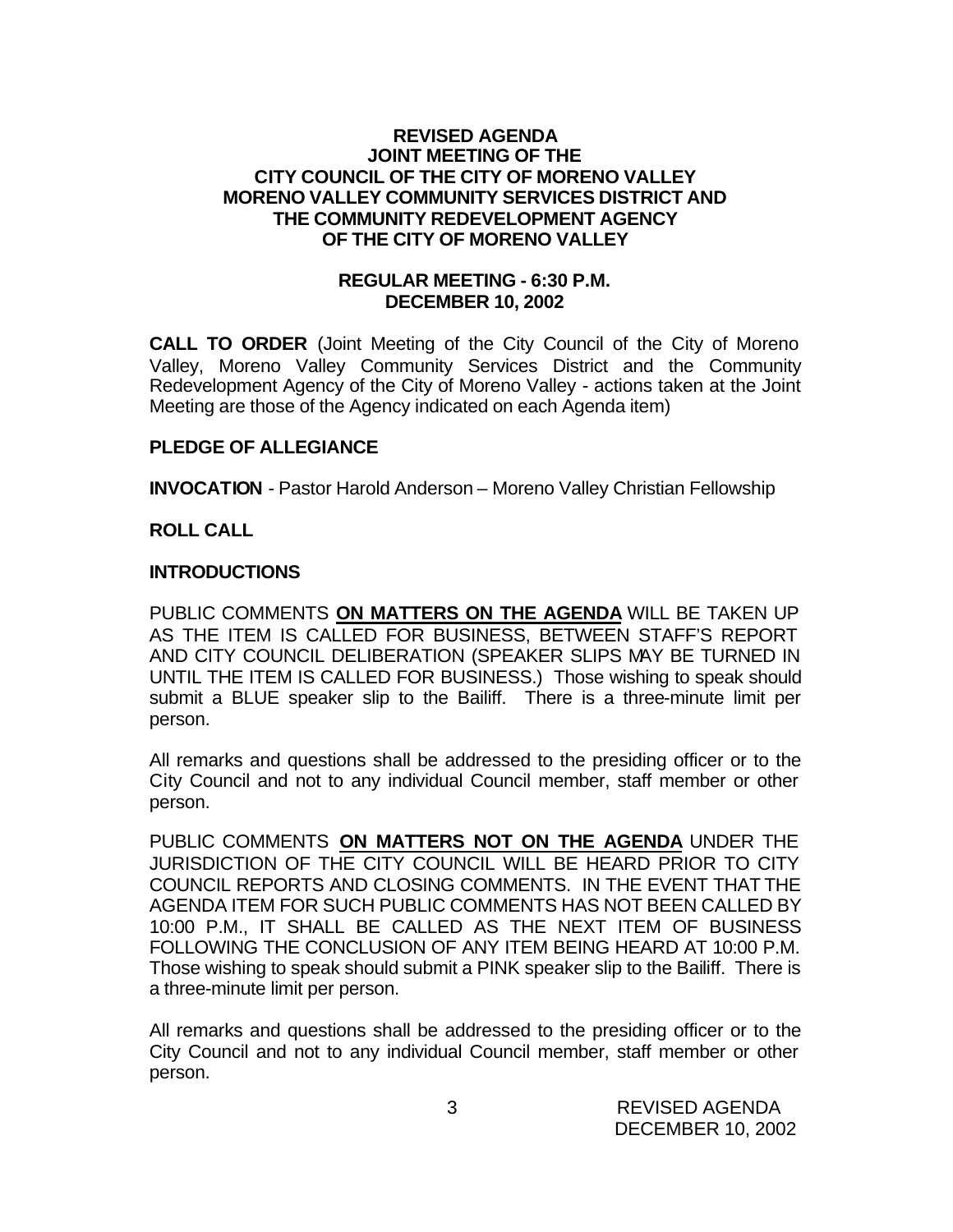# **JOINT CONSENT CALENDARS (SECTIONS A-C) OF THE CITY COUNCIL OF THE CITY OF MORENO VALLEY, MORENO VALLEY COMMUNITY SERVICES DISTRICT, COMMUNITY REDEVELOPMENT AGENCY OF THE CITY OF MORENO VALLEY, AND THE MORENO VALLEY PUBLIC FACILITIES FINANCING CORPORATION**

All items listed under the Consent Calendars, Sections A, B, and C, are considered to be routine and non-controversial, and may be enacted by one motion unless a member of the Council, Community Services District, or Redevelopment Agency requests that an item be removed for separate action. The motion to adopt the Consent Calendars is deemed to be a separate motion by each Agency and shall be so recorded by the City Clerk. Items withdrawn for report/discussion will be heard after public hearing items.

# **A. CONSENT CALENDAR** - **CITY COUNCIL**

- A1. ORDINANCES FIRST READING BY TITLE ONLY Recommendation: Waive reading of all Ordinance Introductions and read by title only.
- A2. REQUEST ADOPTION OF PLANS AND SPECIFICATIONS AND AUTHORIZATION TO ADVERTISE FOR EUCALYPTUS AVENUE SIDEWALK 130 FEET EAST OF WICHITA WAY TO 790 FEET EAST OF WICHITA WAY, FEDERAL AID PROJECT NO STPLHSR-5441 (035), PROJECT NO. 02-12568120 (Report of: Director of Public Works/City Engineer) Recommendation: Adopt the plans and specifications on file in the office of the Public Works Director and authorize the City Clerk to advertise the project for construction bids.
- A3. APPROVAL OF FINAL MAP 30527 SINGLE FAMILY RESIDENTIAL PROJECT, SOUTH OF IRIS AVENUE AND EAST OF LASSELLE STREET (MV HOMES, LLC) (Report of: Director of Public Works/City Engineer) Recommendation: Approve Final Map 30527, authorize the City Clerk to sign the map and transmit said map to the County Recorder's Office for recordation.
- A4. PARCEL MAP 27732 REDUCE FAITHFUL PERFORMANCE BOND AND ADOPT RESOLUTION NO. 2002-81, A RESOLUTION OF THE CITY COUNCIL OF THE CITY OF MORENO VALLEY AUTHORIZING ACCEPTANCE OF THE PUBLIC RIGHT-OF-WAY IMPROVEMENTS AS COMPLETE AND ACCEPTING ALESSANDRO BOULEVARD AND GRANT STREET INTO THE CITY MAINTAINED STREET SYSTEM (MARCH COMMERCE CENTER) (Report of: Director of Public Works/City Engineer)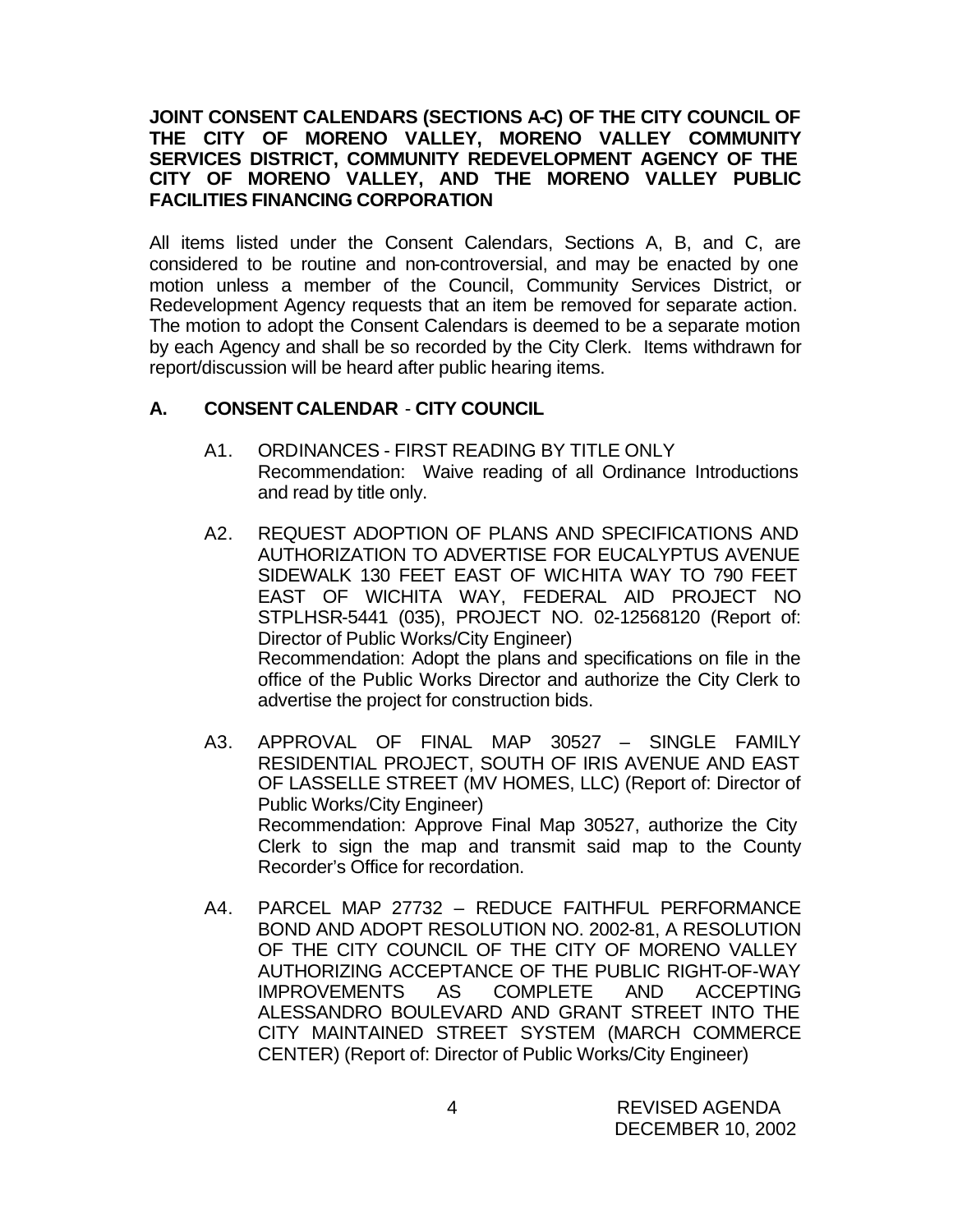Recommendation: Approve a 90% reduction to the Faithful Performance Bond for Phase 2 street improvements for Parcel Map 27732; instruct the City Engineer to prepare a 90% reduction to the Faithful Performance Bond; and adopt Resolution No. 2002-81, authorizing acceptance of public right-of-way improvements for Parcel Map 27732 as complete and accepting Alessandro Boulevard and Grant Street into the City Maintained Street System.

#### Resolution No. 2002-81

A Resolution of the City Council of the City of Moreno Valley, California, Authorizing the Acceptance of the Public Right-of-Way Improvements as Complete Within Parcel Map 27732, and Accepting Alessandro Boulevard and Grant Street into the City Maintained Street System

A5. FINAL MAP 28882 – REDUCE FAITHFUL PERFORMANCE BOND AND ADOPT RESOLUTION NO. 2002-82, A RESOLUTION OF THE CITY COUNCIL OF THE CITY OF MORENO VALLEY AUTHORIZING ACCEPTANCE OF THE PUBLIC RIGHT-OF-WAY IMPROVEMENTS AS COMPLETE AND ACCEPTING IRONWOOD AVENUE, GARNET LANE, BRONZE DRIVE, LOREZ DRIVE AND MARBLE DRIVE INTO THE CITY MAINTAINED STREET SYSTEM (BEAZER HOMES HOLDINGS, CORPORATION) (Report of: Director of Public Works/City Engineer)

Recommendation: Approve a 90% reduction of the Faithful Performance Bonds for Final Map 28882; instruct the City Engineer to prepare a 90% reduction to the Faithful Performance Bonds; and adopt Resolution No. 2002-82, authorizing the acceptance of the public right-of-way improvements for Final Map 28882 as complete and accepting Ironwood Avenue, Garnet Lane, Bronze Drive, Lorez Drive, and Marble Drive into the City Maintained Street System.

#### Resolution No. 2002-82

A Resolution of the City Council of the City of Moreno Valley, California, Authorizing the Acceptance of the Public Right-of-Way Improvements as Complete Within Tract 28882, and Accepting Ironwood Avenue, Garnet Lane, Bronze Drive, Lorez Drive, and Marble Drive into the City-Maintained Street System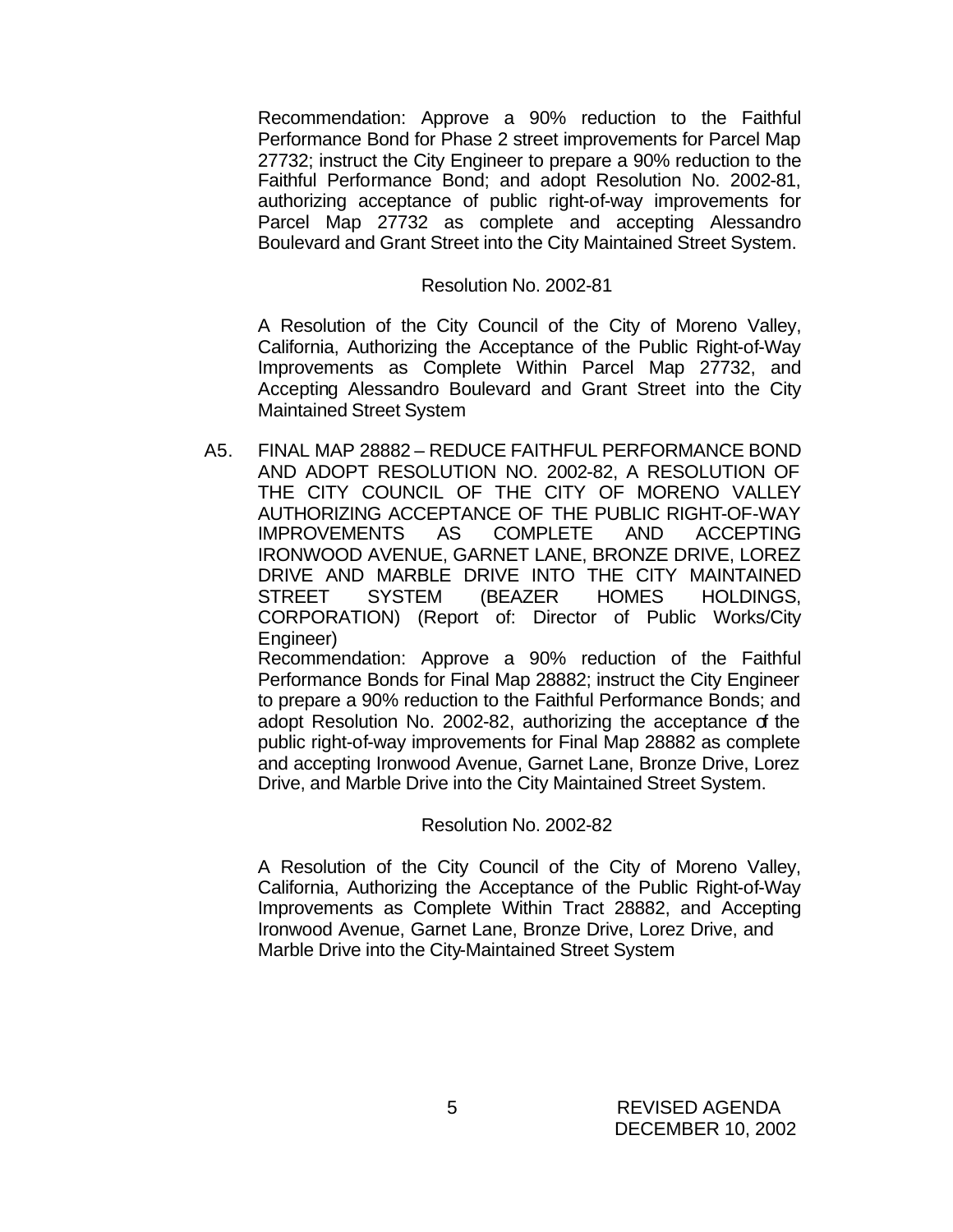A6. FINAL MAP 28882-1, REDUCE FAITHFUL PERFORMANCE BONDS AND ADOPT RESOLUTION NO. 2002-83, A RESOLUTION OF THE CITY COUNCIL OF THE CITY OF MORENO VALLEY AUTHORIZING ACCEPTANCE OF THE PUBLIC RIGHT-OF-WAY IMPROVEMENTS AS COMPLETE AND ACCEPTING LOREZ DRIVE, FRANKLIN STREET, AND TURQUOISE LANE INTO THE CITY MAINTAINED STREET SYSTEM (BEAZER HOMES HOLDINGS, CORPORATION) (Report of: Director of Public Works/City Engineer) Recommendation: Approve a 90% reduction to the Faithful Performance Bond for Final Map 28882-1; instruct the City Engineer to prepare a 90% reduction to the Faithful Performance Bond; and adopt Resolution No. 2002-83, authorizing the acceptance of the public right-of-way improvements for Final Map 28882-1 as complete and accepting Lorez Drive, Franklin Street, and Turquoise Lane into the City Maintained Street System.

### Resolution No. 2002-83

Resolution of the City Council of the City of Moreno Valley, California, Authorizing the Acceptance of the Public Right-of-Way Improvements as Complete Within Tract 28882-1, and Accepting Lorez Drive, Franklin Street, and Turquoise Lane into the City Maintained Street System

A7. RESOLUTION IN HONOR OF TOM MULLEN (CONTINUED FROM 11/26/02) (Report of: City Manager) Recommendation: Adopt Resolution No. 2002-76.

#### Resolution No. 2002-76

A Resolution of the City Council of the City of Moreno Valley, California, in Honor of Riverside County Supervisor Tom Mullen

A8. AUTHORIZATION TO AWARD THE CONSTRUCTION CONTRACT FOR THE ATWOOD AVENUE IMPROVEMENTS, PHASE II, FROM INDIAN STREET TO PERRIS BOULEVARD, PROJECT NO. 00-89277420 (II) (Report of: Director of Public Works/City Engineer) Recommendation: Award the construction contract for the Atwood Avenue improvements from Indian Street to Perris Boulevard to All American Asphalt, 1776 All American Way, Corona, California 91718-2229, the lowest responsible bidder; authorize the Mayor to execute a contract agreement with All American Asphalt; authorize the issuance of a Purchase Order for All American Asphalt in the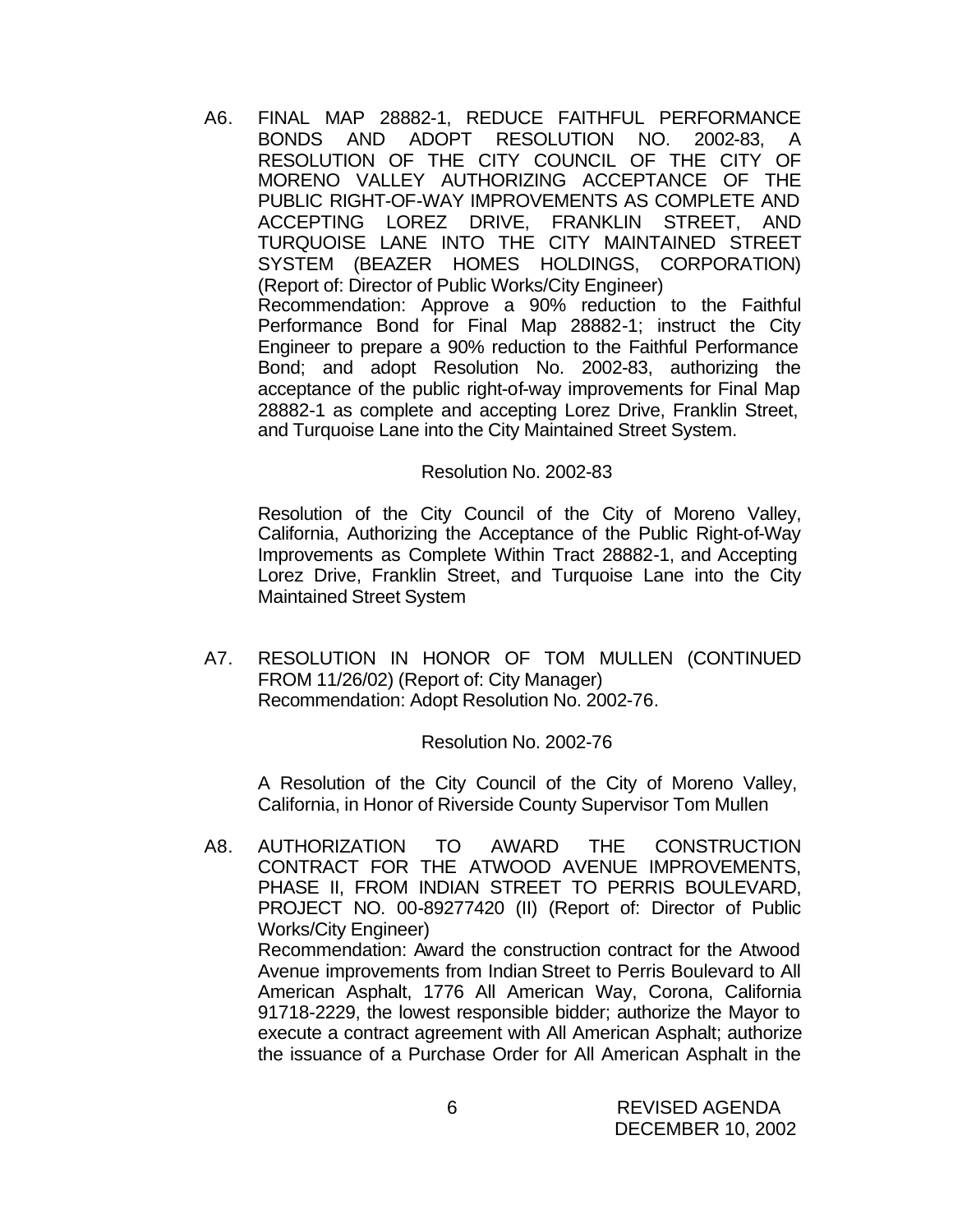amount of \$945,048 (the bid amount plus 10% contingency) when the contract has been signed by all parties (Account Nos. 892.80121, 145.68422, and 125.\_\_\_\_\_); and authorize the additional appropriation of \$335,000 from the unencumbered Measure "A" (Fund 125) fund balance for the creation of a new account (Account No. 125.\_\_\_\_\_) for the Atwood Avenue improvements from Indian Street to Perris Boulevard.

- A9. AGREEMENT FOR PARK IMPROVEMENTS WITH EMPIRE LAND LLC IN THE MORENO VALLEY SPECIFIC PLAN (Report of: Director of Parks and Recreation) Recommendation: That the City Council and the Board of Directors of the Moreno Valley Community Services District approve the proposed Agreement for Park Improvements with Empire Land LLC in the Moreno Valley Specific Plan to release the developer from the obligation to provide land and develop a park site on Planning Area 16 and instead provide the funding to the City/CSD for a park on the RCCMV campus.
- A10. MINUTES REGULAR MEETING OF NOVEMBER 26, 2002 (Report of: City Clerk) Recommendation: Approve as submitted.
- A11. REQUEST ADOPTION OF PLANS AND SPECIFICATIONS, AND AUTHORIZATION TO ADVERTISE FOR CONSTRUCTION BIDS FOR THE TRAFFIC SIGNALS AT PERRIS BOULEVARD AND SUNNYMEAD RANCH PARKWAY, PROJECT NO. 02-12566821, AND AT KRAMERIA AVENUE AND KITCHING STREET, PROJECT NO. 02-12566921 (Report of: Director of Public Works/City Engineer)

Recommendation: Adopt the plans and specifications on file in the office of the Public Works Director and authorize the City Clerk to advertise the project for construction bids.

### **B. CONSENT CALENDAR** - **COMMUNITY SERVICES DISTRICT**

- B1. ORDINANCES FIRST READING BY TITLE ONLY Recommendation: Waive reading of all Ordinance Introductions and read by title only.
- B2. REQUEST TO AWARD BID FOR THE CONSTRUCTION OF THE MARCH FIELD PARK ROLLER HOCKEY/SKATEBOARD PARK, PROJECT NO. 02-001 (Report of: Director of Parks and Recreation)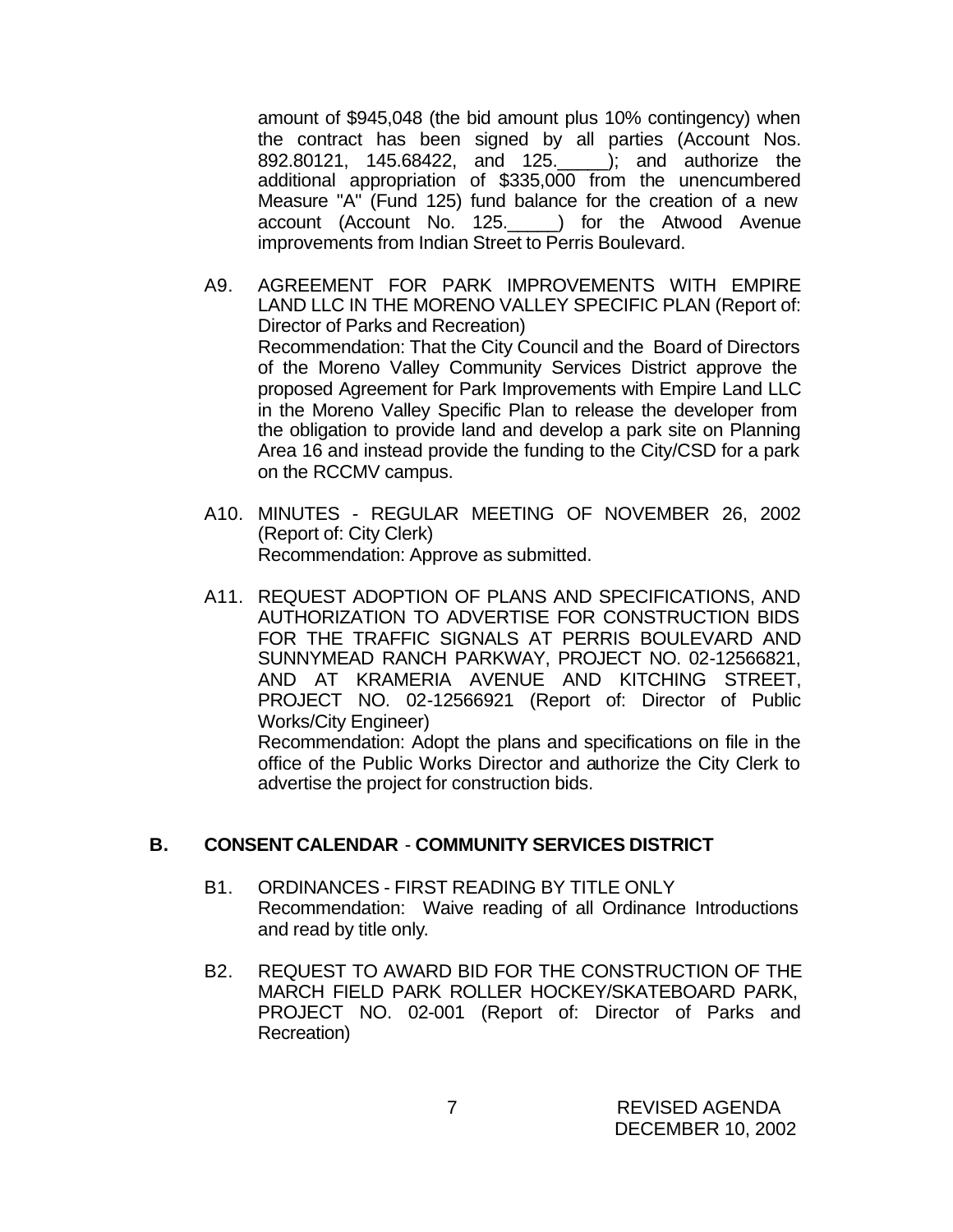Recommendation: Award a purchase order to H & H General Contractors, Inc., P.O. Box 90208, San Bernardino, California 92427-1208 in the amount of \$1,265,233; authorize the Finance Director to execute the necessary documents in an amount not to exceed \$1,204,983, plus 5% contingency fee in the amount of \$60,250, for a total of \$1,265,233 and authorize a Fund Balance Transfer in the amount of \$78,334 to 461.79921.7200.

- B3. MINUTES REGULAR MEETING OF NOVEMBER 26, 2002 (Report of: City Clerk) Recommendation: Approve as submitted.
- B4. AGREEMENT FOR PARK IMPROVEMENTS WITH EMPIRE LAND LLC IN THE MORENO VALLEY SPECIFIC PLAN (Report of: Director of Parks and Recreation) **(SEE ITEM A9)**

# **C. CONSENT CALENDAR** - **COMMUNITY REDEVELOPMENT AGENCY**

- C1. ORDINANCES FIRST READING BY TITLE ONLY Recommendation: Waive reading of all Ordinance Introductions and read by title only.
- C2. REQUEST FOR ACCEPTANCE OF THE MORENO VALLEY COMMUNITY REDEVELOPMENT AGENCY'S FISCAL YEAR 2001-2002 ANNUAL REPORT AND AUTHORIZATION FOR ITS SUBMITTAL TO THE CALIFORNIA STATE CONTROLLER AND RESOLUTION FOR THE LOW AND MODERATE INCOME HOUSING FUND (Report of: Director of Community and Economic Development)

Recommendation: Accept the Redevelopment Agency's Annual Report for Fiscal Year 2001-02 and authorize the submittal to the California State Controller and adopt Resolution No. RDA 2002-05, verifying the establishment and appropriate use of the Low and Moderate Income Housing Fund in accordance with Section 33334.3 (d) of the Health and Safety Code.

#### Resolution No. RDA 2002-05

A Resolution of the Community Redevelopment Agency of the City of Moreno Valley Verifying the Establishment and Appropriate Use of the Low and Moderate Income Housing Fund Pursuant to California Health and Safety Code 33334.3 (d) for Fiscal Year 2001-02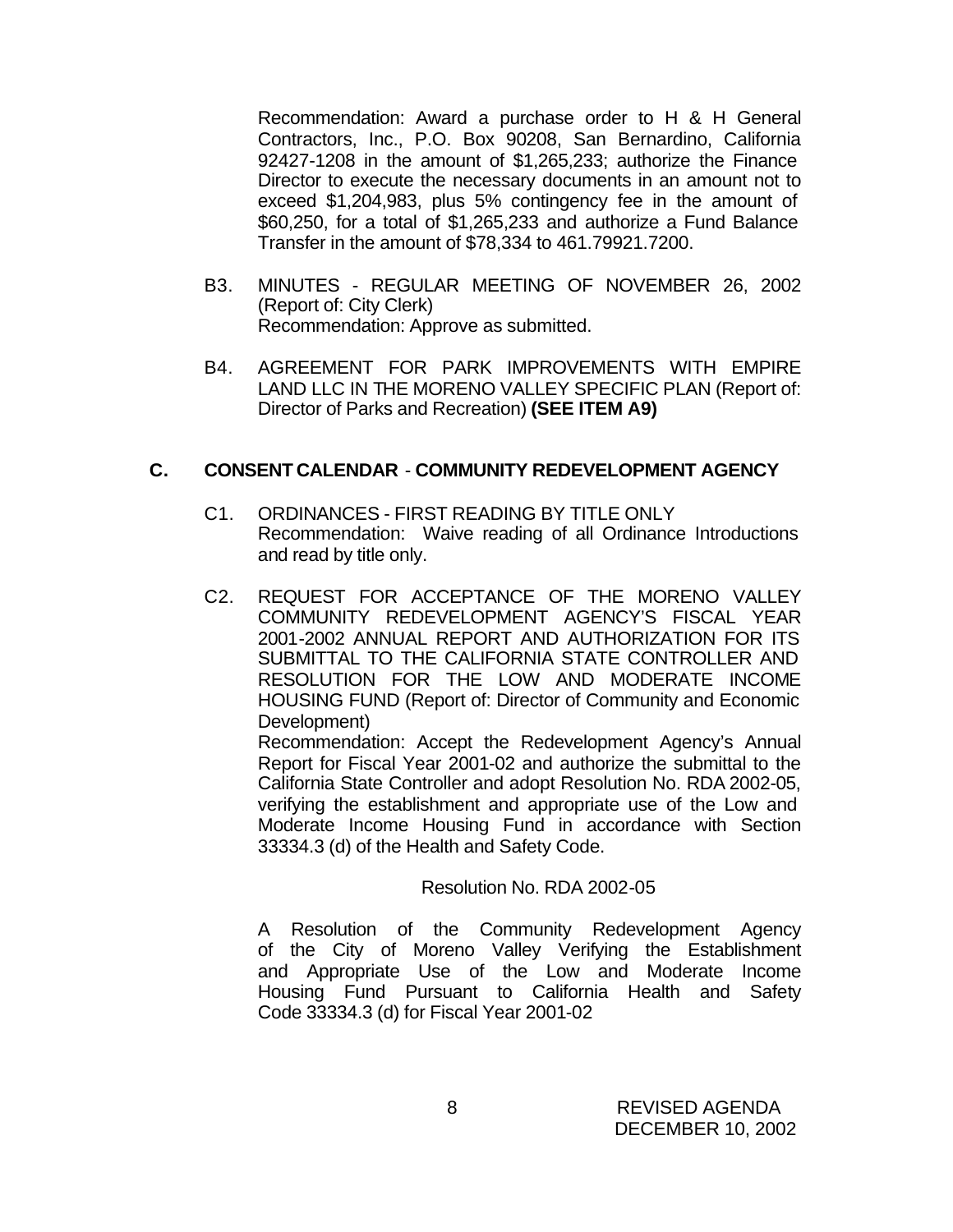C3. MINUTES - REGULAR MEETING OF NOVEMBER 26, 2002 (Report of: City Clerk) Recommendation: Approve as submitted.

# **D. PUBLIC HEARINGS - NONE**

# **E. ITEMS REMOVED FROM CONSENT CALENDARS FOR DISCUSSION OR SEPARATE ACTION**

# **F. REPORTS**

F1(a). CERTIFICATION OF GENERAL MUNICIPAL ELECTION RESULTS (Report of: City Clerk) Recommendation: Adopt Resolution No. 2002-80, reciting the facts of the General Municipal Election held November 5, 2002, declaring the result and such other matters as provided by law.

Resolution No. 2002-80

A Resolution of the City Council of the City of Moreno Valley, California, Reciting the Facts of the General Municipal Election Held November 5, 2002, Declaring the Results and Such Other Matters as Provided by Law

- F1(b). SWEARING IN OF COUNCIL MEMBERS-ELECT
- F2. PUBLIC MEETING TO PROVIDE COMMENT ON THE INCLUSION OF TRACT NO. 22889 (AND ALL ASSOCIATED PHASES) INTO CSD ZONE B (RESIDENTIAL STREET LIGHTING) AND D (PARKWAY LANDSCAPE MAINTENANCE) (Report of: Director of Public Works/City Engineer) Recommendation: That the Mayor and City Council, acting in their respective capacities as President and Members of the Board of Directors of the Moreno Valley Community Services District (CSD), hold a Public Meeting to accept comments regarding the inclusion of Tract 22889 (and all affected phases) into the CSD Zones B (Residential Street Lighting) and D (Parkway Landscape Maintenance) service programs and their associated annual charge to fund the costs for maintenance and administration services for each program.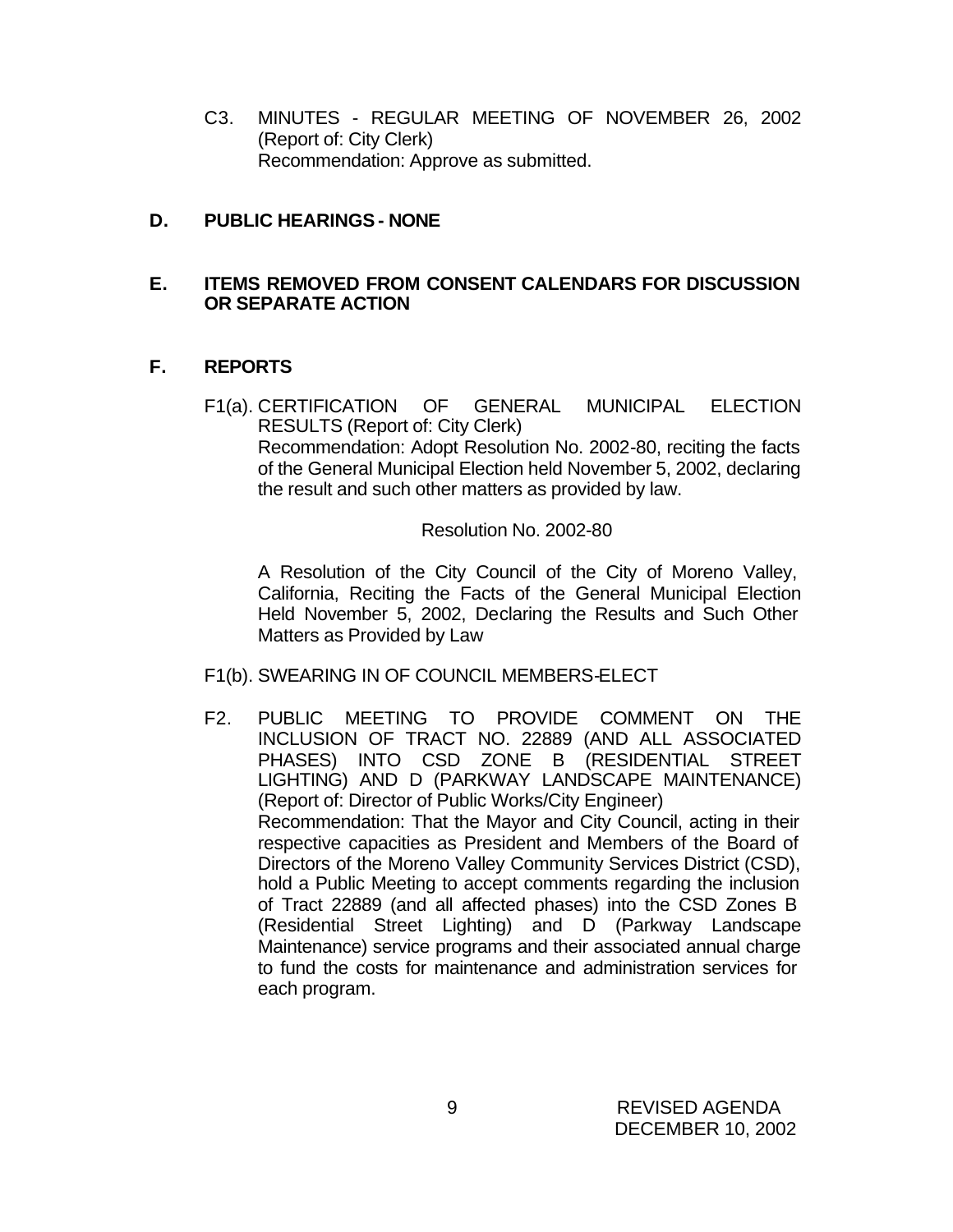- F3. FIVE-YEAR PROJECTED GROWTH IMPACT ON THE MAINTENANCE & OPERATIONS DIVISION'S STAFFING NEEDS (Report of: Director of Public Works/City Engineer) Recommendation: That the City Council receive and file this report.
- F4. REQUEST FOR IMMEDIATE ACTIONS TO IMPROVE TRAFFIC CONDITIONS IN FRONT OF RANCHO VERDE HIGH SCHOOL ON LASSELLE STREET (Report of: Director of Public Works/City Engineer) Recommendation: That the City Council:
	- 1. Authorize the installation of a 1320-foot No Parking Zone, in the front of Rancho Verde High School campus, on the east side of Lasselle Street; and
	- 2. Authorize the installation of a 1320-foot No Stopping Zone, in the front of Rancho Verde High School campus, on the west side of Lasselle Street.
- F5. CITY COUNCIL REORGANIZATION SELECTION OF MAYOR AND MAYOR PRO TEM (Report of: City Clerk) Recommendation: That the City Council conduct the reorganization of the City Council by selecting two Council Members to serve oneyear terms respectively as Mayor and Mayor Pro Tem.
- F6. LEGISLATIVE YEAR-END SUMMARY (Report of: Assistant City Manager) Recommendation: That the City Council receive and file the final Legislative Status Report for the year.
- F7. CITY MANAGER'S REPORT (Informational Oral Presentation not for Council action)

# **G. LEGISLATIVE ACTIONS**

ORDINANCES - 1ST READING AND INTRODUCTION

- G1. ESTABLISHMENT OF A SPEED LIMIT ON CHAMPIONSHIP DRIVE (Report of: Director of Public Works/City Engineer) Recommendation: That the City Council:
	- 1. Receive and file the report; and
	- 2. Introduce Ordinance No. 615, amending Section 12.20.020 of Chapter 12.20 of the City of Moreno Valley Municipal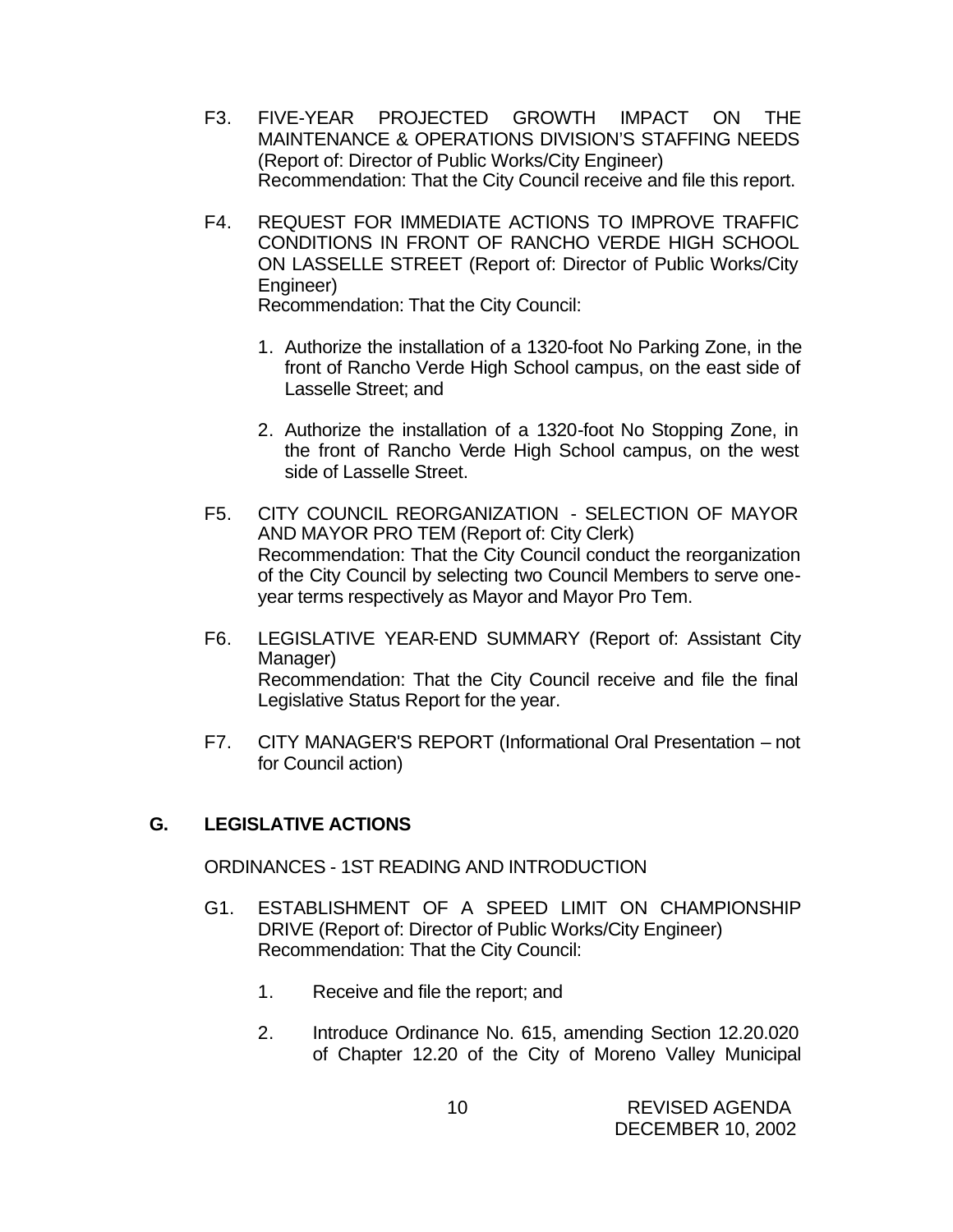Code designating prima facie speed limit on Championship Drive and directing the City Engineer to take certain action respect thereto. (Roll call required)

### Ordinance No. 615

 An Ordinance of the City Council of the City of Moreno Valley, California, Amending Section 12.20.020 of Chapter 12.20 of the City of Moreno Valley Municipal Code Relating to a Prima Facie Speed Limit for Certain Streets

G2. CSD ORDINANCE INCREASING AND ESTABLISHING FEES (CONTINUED FROM 11/26/02) (Report of: Director of Parks and Recreation)

Recommendation: That the City Council approve the continuation of the existing fees through December 31, 2002 and introduce Ordinance No. CSD-32, increasing and establishing specified fees for recreational activities, parks, the use of the Moreno Valley Senior Community Center, and rescinding certain prior enactments (roll call required) effective January 1, 2003.

#### Ordinance No. CSD 32

An Ordinance of the Moreno Valley Community Services District of the City of Moreno Valley, California, Increasing and Establishing Specified Fees for Recreational Activities, Parks, the Use of the Moreno Valley Senior Community Center, and Rescinding Certain Prior Enactments

ORDINANCES - 2ND READING AND ADOPTION

G3. ADOPTION OF ORDINANCE NO. 606, AN ORDINANCE OF THE CITY COUNCIL OF THE CITY OF MORENO VALLEY, CALIFORNIA, APPROVING A ZONE CHANGE (PA02-0023), FROM R5 TO R10 FOR 9.39 ACRES LOCATED ON THE NORTH SIDE OF COTTONWOOD AVENUE AND EAST OF PERRIS BOULEVARD AT WATSON WAY (RECEIVED FIRST READING AND INTRODUCTION ON NOVEMBER 26, 2002, ON A 4-1 VOTE, BATEY OPPOSED) (Report of: Director of Community and Economic Development) Recommendation: That the City Council adopt Ordinance No. 606.

Ordinance No. 606

An Ordinance of the City Council of the City of Moreno Valley, California, Approving a Zone Change (PA02-0023), From R5 to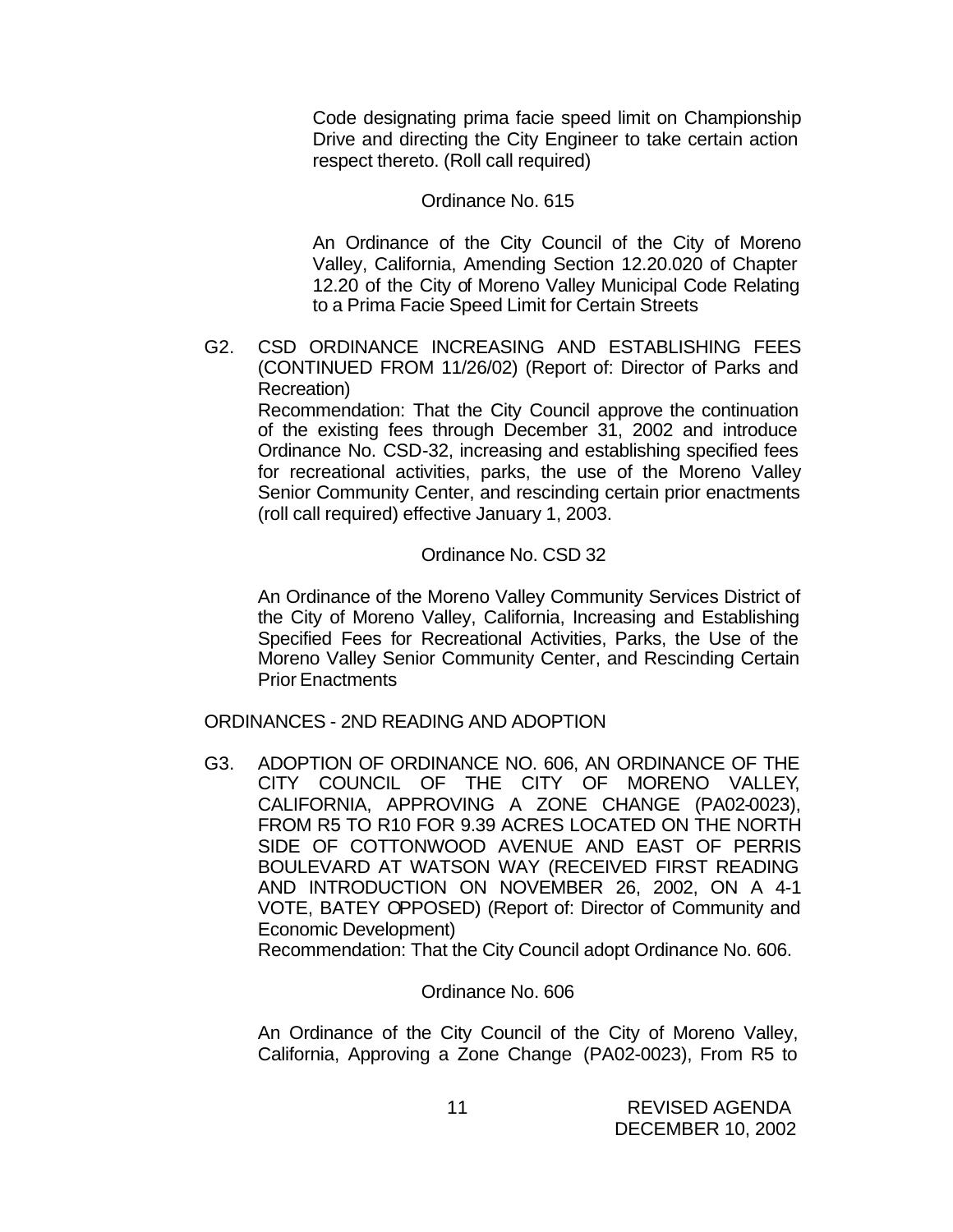R10 for 9.39 Acres Located on the North Side of Cottonwood Avenue and East of Perris Boulevard at Watson Way

G4. ADOPTION OF ORDINANCE NO. 612, AN ORDINANCE OF THE CITY COUNCIL OF THE CITY OF MORENO VALLEY, CALIFORNIA (PA02-0051), AMENDING THE OFFICIAL ZONING ATLAS OF SAID CITY, CHANGING THE ZONE FROM R-15 (RESIDENTIAL–15) TO COMMUNITY COMMERCIAL (CC) FOR A 2.8 ACRE PARCEL OF LAND LOCATED ON THE SOUTH SIDE OF SUNNYMEAD BOULEVARD, BETWEEN PERRIS BOULEVARD AND KITCHING STREET (RECEIVED FIRST READING AND INTRODUCTION ON NOVEMBER 26, 2002, ON A 4-1 VOTE, BATEY OPPOSED) (Report of: Director of Community and Economic Development)

Recommendation: That the City Council adopt Ordinance No. 612.

### Ordinance No. 612

An Ordinance of the City Council of the City of Moreno Valley, California (PA02-0051), Amending the Official Zoning Atlas of Said City, Changing the Zone From R-15 (Residential–15) to Community Commercial (CC) for a 2.8 Acre Parcel of Land Located on the South Side of Sunnymead Boulevard, Between Perris Boulevard and Kitching Street

G5. ADOPTION OF ORDINANCE NO. 613, ORDINANCE OF THE CITY COUNCIL OF THE CITY OF MORENO VALLEY, CALIFORNIA, AMENDING CHAPTER 9.09 OF THE MORENO VALLEY MUNICIPAL CODE AND THE MORENO VALLEY INDUSTRIAL AREA PLAN (SPECIFIC PLAN 208), PROVIDING COMPREHENSIVE REGULATIONS FOR ADULT BUSINESSES INCLUDING ZONING, LICENSING AND OPERATIONAL STANDARDS, AND ADDING CHAPTER 11.07 TO THE MORENO VALLEY MUNICIPAL CODE ENTITLED "ADULT BUSINESS PERFORMER LICENSE (RECEIVED FIRST READING AND INTRODUCTION ON NOVEMBER 26, 2002, ON A 5-0 VOTE) (Report of: Director of Community and Economic Development) Recommendation: That the City Council adopt Ordinance No. 613.

#### Ordinance No. 613

An Ordinance of the City Council of the City of Moreno Valley, California, Amending Chapter 9.09 of the Moreno Valley Municipal Code and the Moreno Valley Industrial Area Plan (Specific Plan 208), Providing Comprehensive Regulations for Adult Businesses Including Zoning, Licensing and Operational Standards, and Adding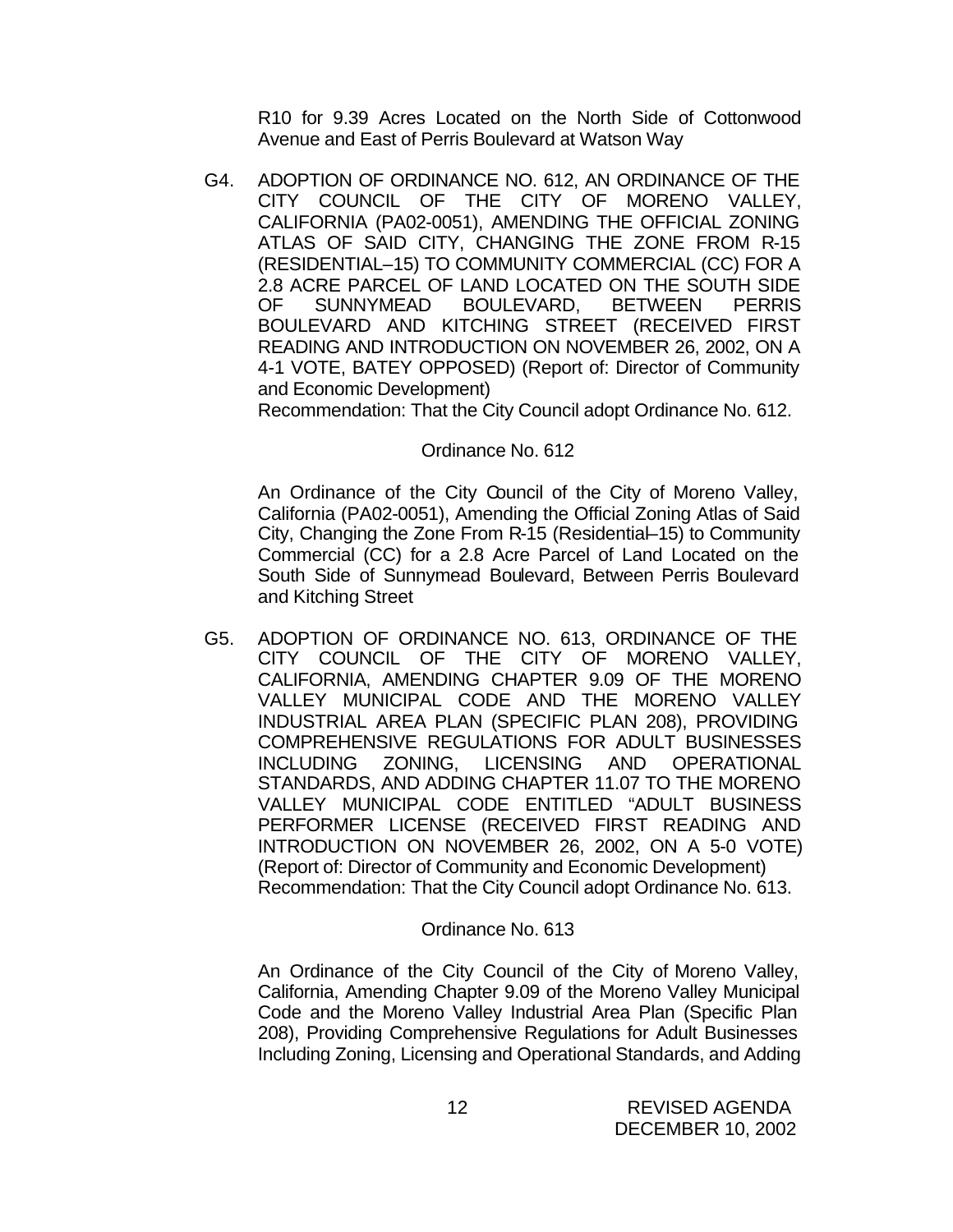Chapter 11.07 to the Moreno Valley Municipal Code Entitled "Adult Business Performer License"

G6. ADOPTION OF ORDINANCE NO. 614 PROHIBITING DUMPING OF REFUSE AND OTHER MATERIALS ON PUBLIC AND PRIVATE PROPERTY (RECEIVED FIRST READING AND INTRODUCTION ON NOVEMBER 26, 2002, ON A 5-0 VOTE) (Report of: City Attorney) Recommendation: That the City Council adopt Ordinance No. 614.

### Ordinance No. 614

An Ordinance of the City Council of the City of Moreno Valley, California, Prohibiting Dumping of Refuse and Other Materials on Public and Private Property

# ORDINANCES - URGENCY ORDINANCES - NONE

# RESOLUTIONS - NONE

# PUBLIC COMMENTS **ON ANY SUBJECT NOT ON THE AGENDA** UNDER THE JURISDICTION OF THE CITY COUNCIL

Those wishing to speak should complete and submit a PINK speaker slip to the Bailiff. There is a three-minute time limit per person.

All remarks and questions shall be addressed to the presiding officer or to the City Council and not to any individual Council member, staff member or other person.

## **CLOSING COMMENTS AND/OR REPORTS OF THE CITY COUNCIL, COMMUNITY SERVICES DISTRICT, OR COMMUNITY REDEVELOPMENT AGENCY**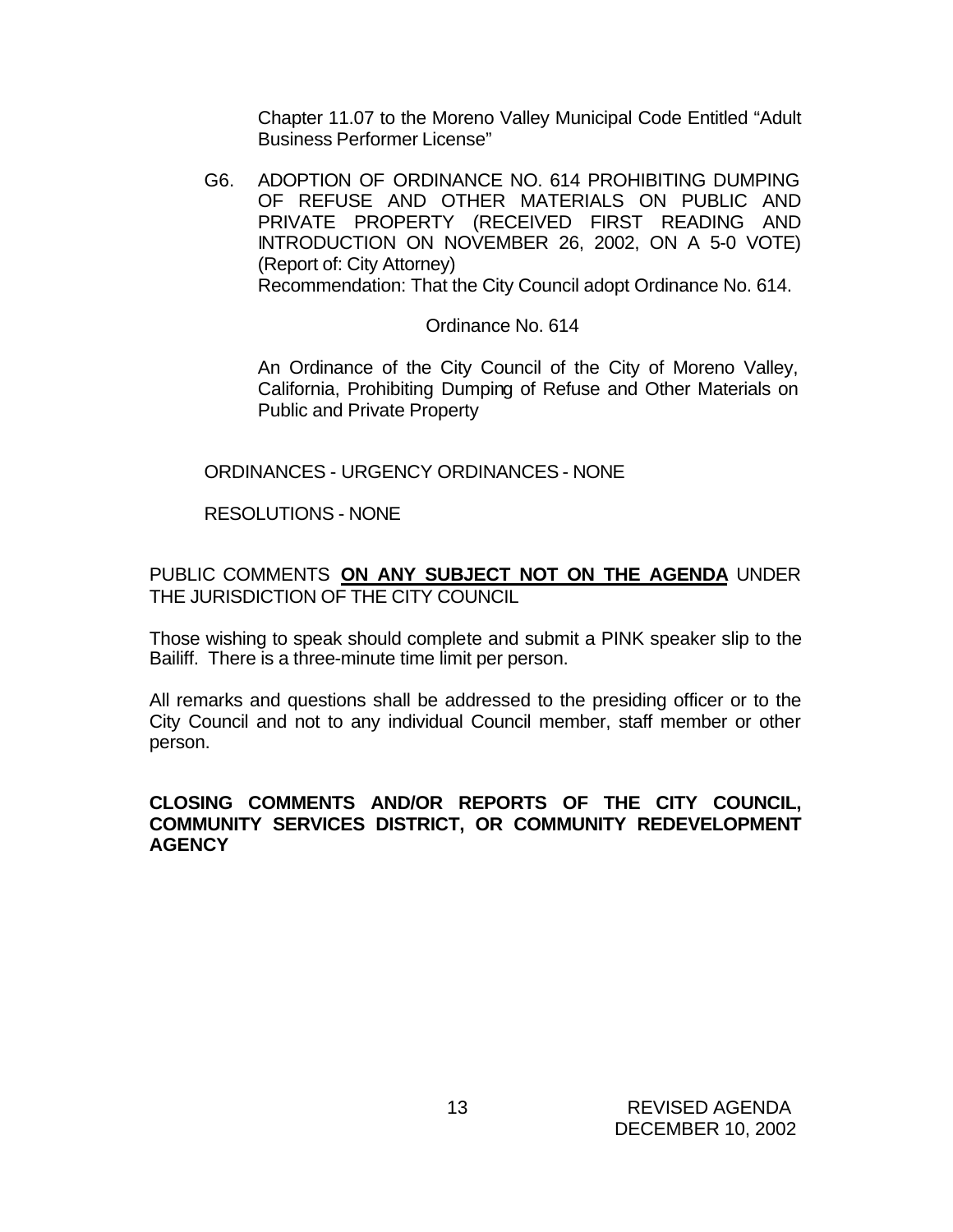# **CLOSED SESSION**

# **PUBLIC COMMENTS ON CLOSED SESSION ITEMS**

A Closed Session of the City Council, Community Services District and Community Redevelopment Agency of the City of Moreno Valley will be held in the Finance Conference Room, Second Floor, City Hall. The City Council will meet in Closed Session to confer with its legal counsel regarding the following matter(s) and any additional matter(s) publicly and orally announced by the City Attorney in the Council Chamber at the time of convening the Closed Session.

# • **PUBLIC COMMENTS ON MATTERS ON THE CLOSED SESSION AGENDA UNDER THE JURISDICTION OF THE CITY COUNCIL**

There is a three-minute time limit per person. Please complete and submit a LAVENDER speaker slip to the City Clerk.

All remarks and questions shall be addressed to the presiding officer or to the City Council and not to any individual Council member, staff member or other person.

The Closed Session will be held pursuant to Government Code:

1) SECTION 54956.9(a) – CONFERENCE WITH LEGAL COUNSEL – EXISTING LITIGATION

Case: *Leaders in Community Alternatives, Inc. v. City of Moreno Valley, et. al.,* Court: United States District Court, Central District of California Case No.: EDCV-02-1207 VAP SGLx

- 2) SECTION 54956.9(b)(1) CONFERENCE WITH LEGAL COUNSEL SIGNIFICANT EXPOSURE TO LITIGATION Number of Cases: -2-
- 3) SECTION 54956.9(c) CONFERENCE WITH LEGAL COUNSEL INITIATION OF LITIGATION Number of Cases: -2-